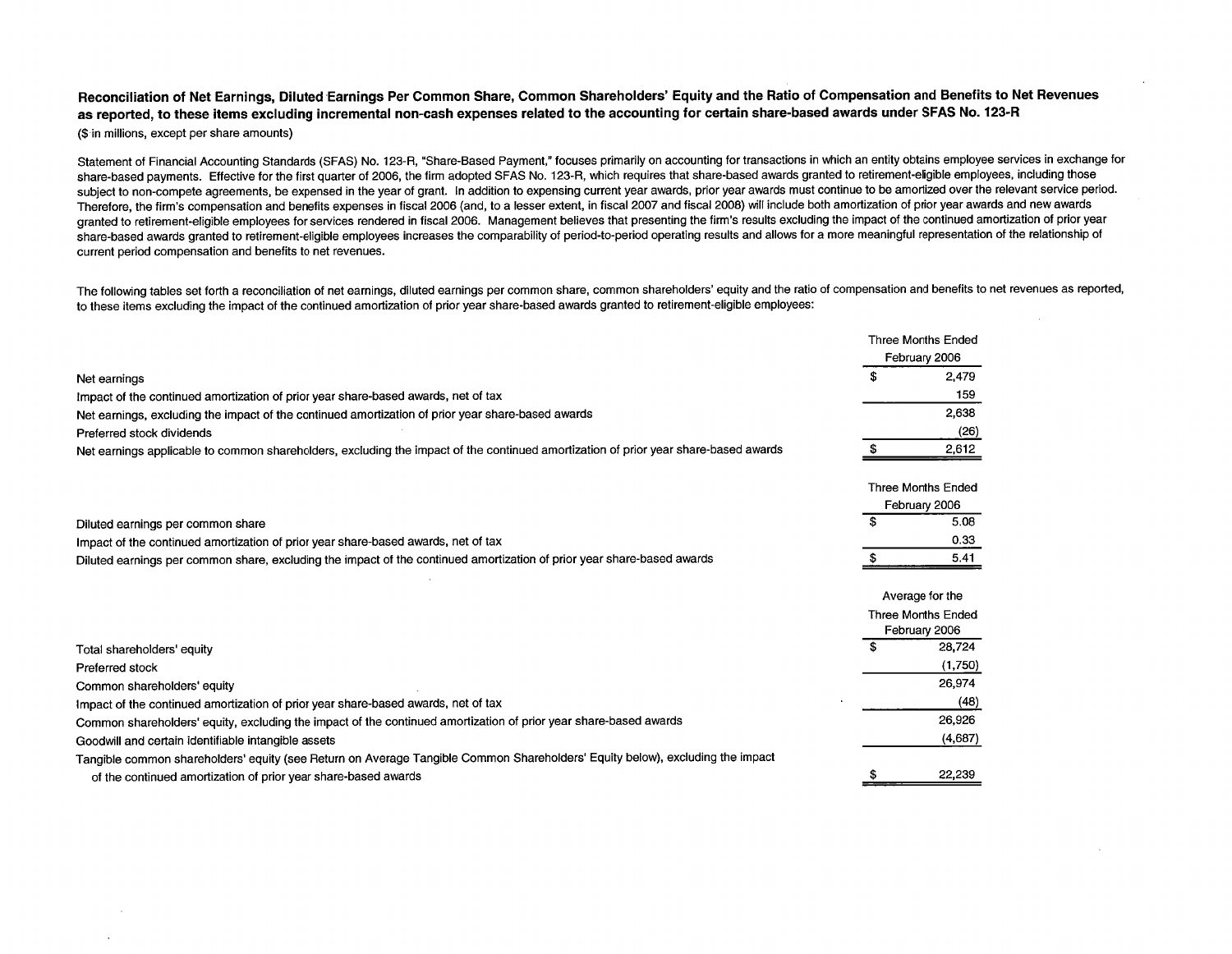The following table sets forth the firm's return on average common shareholders' equity and return on average tangible common shareholders' equity, excluding the impact of the continued amortization of prior year share-based awards:

|                                                                                                                                      | Three Months Ended |
|--------------------------------------------------------------------------------------------------------------------------------------|--------------------|
|                                                                                                                                      | February 2006      |
| Annualized return on average common shareholders' equity (See Return on Average Tangible Common Shareholders' Equity below)          | 38.8%              |
| Annualized return on average tangible common shareholders' equity (See Return on Average Tangible Common Shareholders' Equity below) | 47.0%              |

 $\sim$ 

The firm's ratio of compensation and benefits to net revenues, excluding the impact of the continued amortization of prior year share-based awards, is computed by dividing compensation and benefits, excluding the impact of the continued amortization of prior year share-based awards, by net revenues. Management believes that presenting the ratio of compensation and benefits to net revenues excluding the impact of the continued amortization of prior year share-based awards granted to retirement-eligible employees increases the comparability of period-to-period operating results and allows for a more meaningful representation of the relationship of current period compensation and benefits to net revenues. The following table sets forth the reconciliation of the ratio of compensation and benefits to net revenues as reported, to the ratio of compensation and benefits to net revenues excluding the impact of the continued amortization of prior year share-based awards:

 $\pm$   $\pm$   $\pm$ 

|                                                                                                                                         |   | Three Months Ended |
|-----------------------------------------------------------------------------------------------------------------------------------------|---|--------------------|
|                                                                                                                                         |   | February 2006      |
| Compensation and benefits                                                                                                               |   | 5.301              |
| Impact of the continued amortization of prior year share-based awards                                                                   |   | (237)              |
| Compensation and benefits, excluding the impact of the continued amortization of prior year share-based awards                          |   | 5.064              |
|                                                                                                                                         |   |                    |
| Net revenues                                                                                                                            | Ф | 10.335             |
| Ratio of compensation and benefits to net revenues, excluding the impact of the continued amortization of prior year share-based awards |   | 49.0%              |

 $\sim$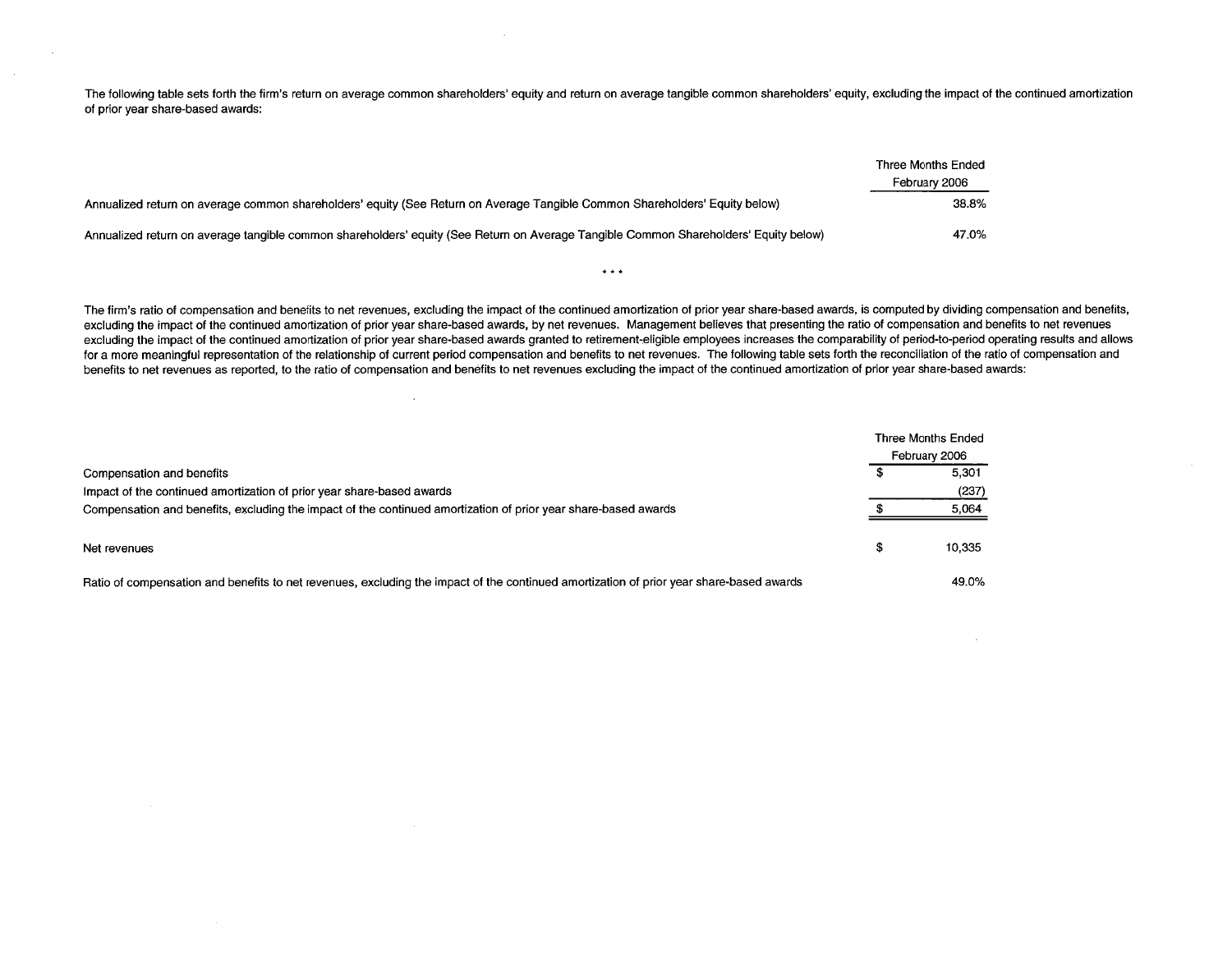## Return on Average Tangible Common Shareholders' Equity

(\$ in milions, except per share amounts)

The following table sets forth the firm's return on average common shareholders' equity and return on average tangible common shareholders' equity:

|                                                                          |                  |                  | Three Months Ended |             |                  | Nine Months<br>Ended | <b>Six Months</b><br>Ended | Year Ended       |                  |                  |  |  |
|--------------------------------------------------------------------------|------------------|------------------|--------------------|-------------|------------------|----------------------|----------------------------|------------------|------------------|------------------|--|--|
|                                                                          | February<br>2006 | November<br>2005 | August<br>2005     | May<br>2005 | February<br>2005 | August<br>2005       | May<br>2005                | November<br>2005 | November<br>2004 | November<br>2003 |  |  |
| Annualized return on average<br>common shareholders' equity (1)          | 36.4%            | 25.2%            | 25.1%              | 13.4%       | 23.5%            | 20.7%                | 18.5%                      | 21.8%            | 19.8%            | 15.0%            |  |  |
| Annualized return on average<br>tangible common shareholders' equity (2) | 44.0%            | 30.9%            | 30.7%              | 16.4%       | 28.9%            | 25.3%                | 22.6%                      | 26.7%            | 25.2%            | 19.9%            |  |  |

(1) Annualized return on average common shareholders' equity is computed by dividing annualized net earnings applicable to common shareholders by average monthly common shareholders' equity,

(2) Annualized return on average tangible common shareholders' equity is computed by dividing annualized net earnings applicable to common shareholders by average monthly tangible common shareholders' equity.

Tangible common shareholders' equity equals total shareholders' equity less preferred stock, goodwill and certain identifiable intangible assets (primarily customer lists and specialist rights). In the first quarter of 200 amended its calculation of tangible common shareholders' equity to deduct only certain identifiable intangible assets from total shareholders' equity. The firm no longer deducts identifiable intangible assets associated wi contracts and does not deduct VOSA, which is related to the firm's insurance business acquired in the first quarter of 2006, Prior periods have been restated to conform to the current period presentation,

 $\bullet$  +  $\bullet$ 

Management believes that annualized return on average tangible common shareholders' equity is a meaningful measure of performance because it excludes the portion of common shareholders' equity attributable to goodwill and certain identifiable intangible assets. As a result, this calculation measures corporate performance in a manner that treats underlying businesses consistently, whether they were acquired or developed internally. Annualize on average tangible common shareholders' equity is computed by dividing annualized net earnings applicable to common shareholders by average monthly tangible common shareholders' equity. The following table sets forth a reconcilation of average total shareholders' equity to average tangible common shareholders' equity:

|                                                     |                           |  |                  |  |                |  |             |  | Average for the      |                     |             |  |                  |                  |         |                  |         |
|-----------------------------------------------------|---------------------------|--|------------------|--|----------------|--|-------------|--|----------------------|---------------------|-------------|--|------------------|------------------|---------|------------------|---------|
|                                                     | <b>Three Months Ended</b> |  |                  |  |                |  |             |  | Nine Months<br>Ended | Six Months<br>Ended | Year Ended  |  |                  |                  |         |                  |         |
|                                                     | February<br>2006          |  | November<br>2005 |  | August<br>2005 |  | Mav<br>2005 |  | February<br>2005     | August<br>2005      | May<br>2005 |  | November<br>2005 | November<br>2004 |         | November<br>2003 |         |
| Total shareholders' equity                          | 28,724                    |  | 26,762           |  | 26.405         |  | 26.226      |  | 25,735               | 26,100              | 25.967      |  | 26,264           |                  | 22,975  |                  | 20,031  |
| Preferred stock                                     | (1,750)                   |  | (000,1)          |  | (750)          |  | (375)       |  |                      | (375)               | (214)       |  | (538)            |                  |         |                  |         |
| Common shareholders' equity                         | 26,974                    |  | 25,762           |  | 25.655         |  | 25,851      |  | 25,735               | 25,725              | 25,753      |  | 25,726           |                  | 22,975  |                  | 20,031  |
| Goodwill and certain identifiable intangible assets | (4,687)                   |  | (4,710)          |  | (4,709)        |  | (4, 719)    |  | (4,799)              | (4,746)             | (4,764)     |  | (4,737)          |                  | (4,918) |                  | (4,932) |
| Tangible common shareholders' equity                | 22,287                    |  | 21,052           |  | 20.946         |  | 21.132      |  | 20,936               | 20.979              | 20,989      |  | 20,989           |                  | 18,057  |                  | 15,099  |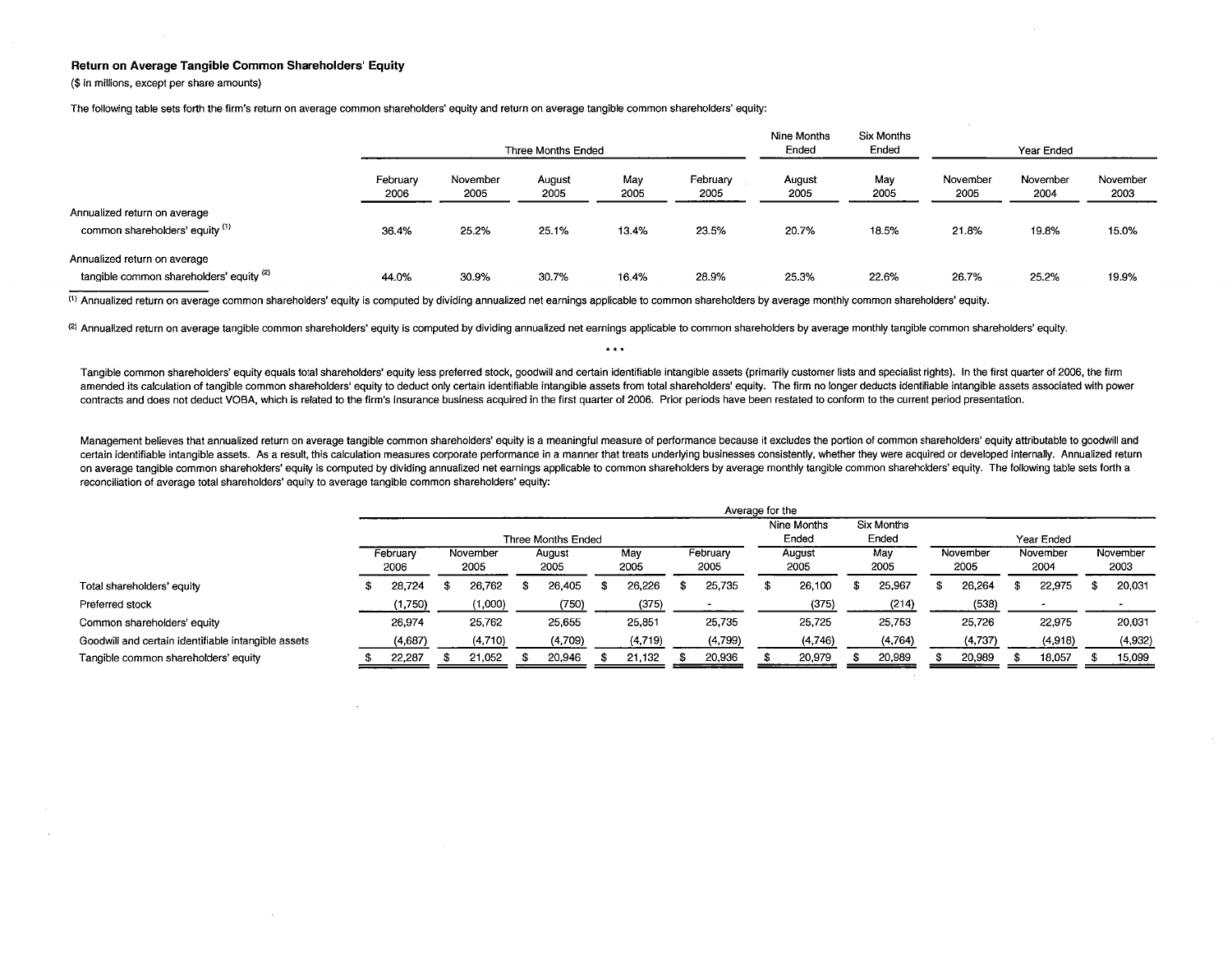## Adjusted Assets, Tangible Equity Capital, Adjusted Leverage Ratio and Tangible Book Value Per Common Share

(\$ in milions, except per share amounts)

|                                          |                  |                | As of |               |                  |    |                  | As of            |     |                  |  |
|------------------------------------------|------------------|----------------|-------|---------------|------------------|----|------------------|------------------|-----|------------------|--|
|                                          | February<br>2006 | August<br>2005 |       | May<br>2005   | February<br>2005 |    | November<br>2005 | November<br>2004 |     | November<br>2003 |  |
| Total assets                             | \$758,821        | \$<br>669,518  |       | \$624,472     | \$<br>596,149    | \$ | 706,804          | \$531,379        | \$. | 403,799          |  |
| Adjusted assets <sup>(1)</sup>           | 495,365          | 424,297        |       | 407,117       | 373,745          |    | 466,500          | 347,082          |     | 273,941          |  |
| Total shareholders' equity               | 28,915           | 26,607         |       | 26,395        | 26,075           |    | 28,002           | 25,079           |     | 21,632           |  |
| Tangible equity capital (2)              | 26,996           | 24,645         |       | 24,421        | 24,098           |    | 26,030           | 22,958           |     | 16,650           |  |
| Leverage ratio <sup>(3)</sup>            | $26.2 \times$    | $25.2 \times$  |       | $23.7 \times$ | $22.9 \times$    |    | $25.2 \times$    | 21.2 x           |     | 18.7 x           |  |
| Adjusted leverage ratio <sup>(4)</sup>   | $18.3 \times$    | $17.2 \times$  |       | 16.7 $\times$ | $15.5 \times$    |    | $17.9 \times$    | 15.1 x           |     | 16.5 $\times$    |  |
| Common shareholders' equity              | \$<br>27,165     | \$<br>25,857   |       | 25,645<br>\$  | \$<br>26,075     | \$ | 26,252           | 25,079<br>\$     | \$  | 21,632           |  |
| Tangible common shareholders' equity (b) | 22,496           | 21,145         |       | 20,921        | 21,348           |    | 21,530           | 20,208           |     | 16,650           |  |
| Book value per common share (6)          | \$<br>60.42      | \$<br>55.39    | \$    | 53.46         | \$<br>53.15      | \$ | 57.02            | \$<br>50.77      | \$  | 43.60            |  |
| Tangible book value per common share (1) | 50.04            | 45.30          |       | 43.61         | 43.51            |    | 46.76            | 40.91            |     | 33.56            |  |

The following table sets forth information on the firm's assets, shareholders' equity, leverage ratios and book value per common share:

 $<sup>(1)</sup>$  Adjusted assets excludes (i) low-risk collateralized assets generally associated with the matched book and securities lending businesses (which is calculated by</sup> adding securities purchased under agreements to resell and securities borrowed, and then subtracting nonderivative short positions), (ii) cash and securities segregated for regulatory and other purposes and (iii) goodwill and certain identifiable intangible assets (primarily customer lists and specialist rights). In the first quarter of 2006, the firm amended its calculation of adjusted assets to deduct only certain identifiable intangible assets from total assets, The firm no longer deducts identifiable intangible assets associated with power contracts and does not deduct VOBA, which is related to the firm's insurance business acquired in the first quarter of 2006, Prior periods have been restated to conform to the current period presentation, The following table sets forth a reconciliation of total assets to adjusted assets:

|                 |                                                                     |                  | As of          |               |                  |                  | As of            |                  |
|-----------------|---------------------------------------------------------------------|------------------|----------------|---------------|------------------|------------------|------------------|------------------|
|                 |                                                                     | February<br>2006 | August<br>2005 | May<br>2005   | February<br>2005 | November<br>2005 | November<br>2004 | November<br>2003 |
| Total assets    |                                                                     | \$758,821        | 669,518<br>\$. | 624,472<br>\$ | \$<br>596,149    | \$<br>706,804    | \$531,379        | 403,799<br>\$    |
| Deduct:         | Securities borrowed                                                 | (200, 017)       | (190, 822)     | (176, 315)    | (180, 362)       | (191, 800)       | (155,086)        | (129, 118)       |
|                 | Securities purchased under<br>agreements to resell                  | (96, 442)        | (91, 536)      | (77,097)      | (66,007)         | (83, 619)        | (44, 257)        | (26, 856)        |
| Add:            | Financial instruments sold, but                                     |                  |                |               |                  |                  |                  |                  |
|                 | not yet purchased, at fair value                                    | 153.887          | 149.338        | 142,386       | 125,556          | 149,071          | 132,097          | 102,699          |
|                 | Less derivative liabilities                                         | (55, 259)        | (60, 997)      | (54, 373)     | (51,662)         | (57, 829)        | (64,001)         | (41, 886)        |
|                 | Subtotal                                                            | 98,628           | 88,341         | 88.013        | 73,894           | 91,242           | 68,096           | 60,813           |
| Deduct:         | Cash and securities segregated<br>for regulatory and other purposes | (60, 956)        | (46, 492)      | (47, 232)     | (45, 202)        | (51, 405)        | (48, 179)        | (29, 715)        |
|                 | Goodwill and certain identifiable                                   |                  |                |               |                  |                  |                  |                  |
|                 | intangible assets                                                   | (4,669)          | (4,712)        | (4, 724)      | (4, 727)         | (4, 722)         | (4, 871)         | (4,982)          |
| Adjusted assets |                                                                     | \$495,365        | 424,297        | 407,117<br>\$ | \$<br>373,745    | 466,500<br>\$    | \$<br>347,082    | 273,941          |